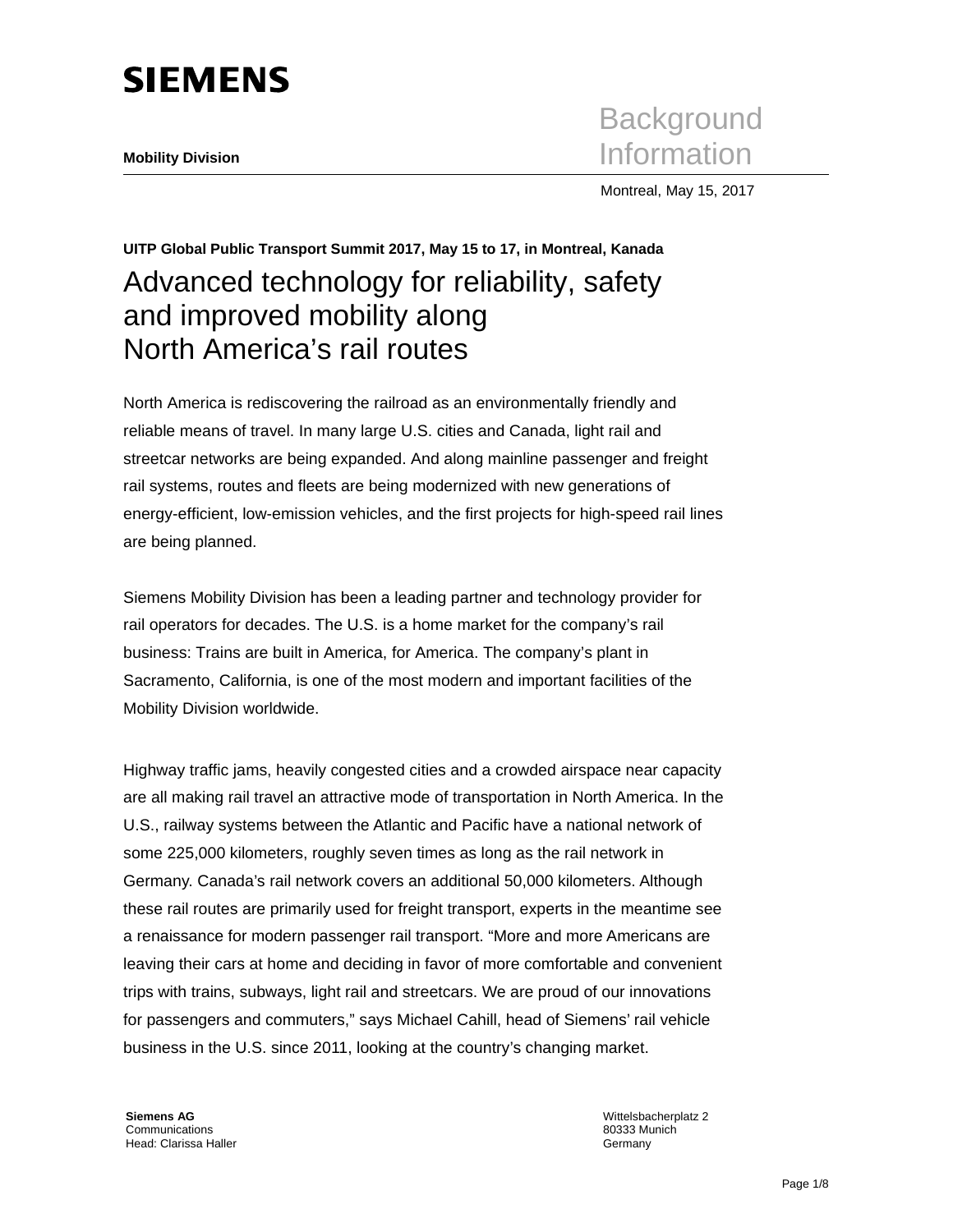#### **The Sacramento plant: Rail rolling stock**

The heart of Siemens rail systems is the company's manufacturing facility for rolling stock in Sacramento, California. The plant opened more than 30 years ago and currently has around 1,000 employees. Internationally, it is one of the most highly qualified suppliers of rolling stock and train systems, ranging from streetcars and light rail trainsets to locomotives and coaches. Offering everything from development, design and engineering, the manufacturing of components, and the turnkey delivery and maintenance of vehicles, the location provides a complete program for the production of modern rolling stock. To keep pace with growing demands on products and advances in technology over the years, Siemens has invested around USD100 million over the past ten years and has created skilled jobs in the region. Some of these employees have been trained in partnership with the local labor office to gain the welding skills required to manufacture vehicle body shells. The location is considered to be a model for modern, environmentally-friendly industrial production, and has long generated a share of its electricity with solar energy.

For its rail systems business, Siemens Mobility Division operates three other U.S. locations in addition to Sacramento, and has built up a network of around 200 specially qualified suppliers in the U.S. over the years. As a result, companies in 90 cities located in 30 states across the country participate in its supply chain. The facility has an impact on employment well beyond its own workforce in the region around Sacramento: Around 130 supplier firms are settled in a radius of 100 miles. Not least because of the close interdependence on these partners, Siemens' U.S. rail systems business adheres to the strict rules of "Buy America" required for state investments.

#### **From streetcars to light rail**

Beginning in the 1970s, a number of major cities in North America began to explore new mobility solutions with rail. Many cities already had a tradition of streetcars that reached all the way back to horse-drawn cars in the pre-automobile era. Instead of restoring the old streetcar lines, the cities developed modern light rail systems. For more than three decades, Siemens has been contributing its innovative light rail know-how in the U.S. and Canada and delivering vehicles, electrification systems and operating systems for local light rail projects.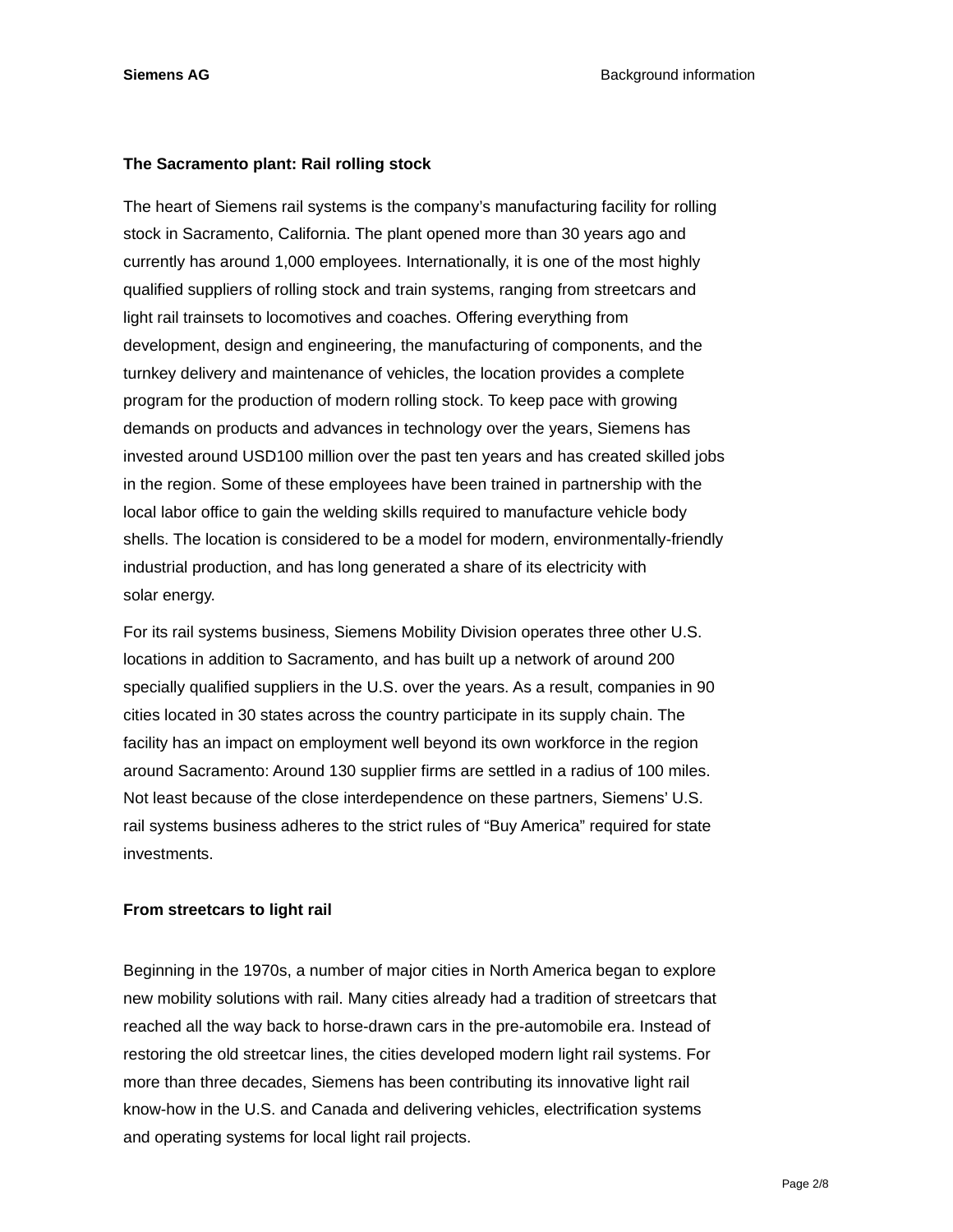Among the first light rail customers was the Canadian city of Calgary, where the transport agency Calgary Transit has been operating public transport systems since 1909. The backbone of the agency's offering since 1981 has been the light rail system with technology provided by Siemens. Serving over 300,000 passengers daily and with a network of nearly 60 kilometers in length, the system is the largest in North America and the second largest worldwide. For over 30 years, Siemens type U2 vehicles have been operated in Canada's fourth largest city, located on the eastern slopes of the Rocky Mountains. Taking place now and through the end of 2017, the U2 vehicles will be replaced with 63 type S200 light rail vehicles.

#### **Calgary: Joint planning with a trusted partner**

Following an international tender, Calgary Transit decided to continue its partnership with Siemens. Over the decades of close cooperation between manufacturer and operator, a relationship of mutual trust had developed. The relationship covered everything from the delivery of the vehicles to daily processes in operations and in the shops. This close collaboration also played a decisive role in determining the requirements for the next generation of vehicles, from questions of energy efficiency and environmental compatibility in operation to cost-effective maintenance concepts. "The purchase of new rail vehicles is a very long-term business. We need close ties to our suppliers and the good advice of their people for at least 15 years," explained Russell Davies, Transit Fleet Manager for the City of Calgary. "In its long partnership, Siemens has always been able to combine advances in the development of rail technology with the specific needs of Calgary Transit," said Robert Hardt, President and CEO of Siemens Canada. He added: "In the 30 years of our partnership, we have thus understood how to adapt the vehicles especially to the needs of this modern and growing major city. And now our job is to secure efficient and sustainable mobility for the next generation of citizens for the 21st century."

For three Canadian cities and San Diego in Southern California were the next cities to turn to rail for their public transport systems. Today, modern, comfortable and efficient light rail lines provide fast and reliable service in 40 cities in North America, usually on their own rail lines separate from road traffic. So far, Siemens has delivered over 1,300 vehicles from its plant in Sacramento and is market leader in the U.S. and Canada. Every third light rail vehicle was produced in the California plant.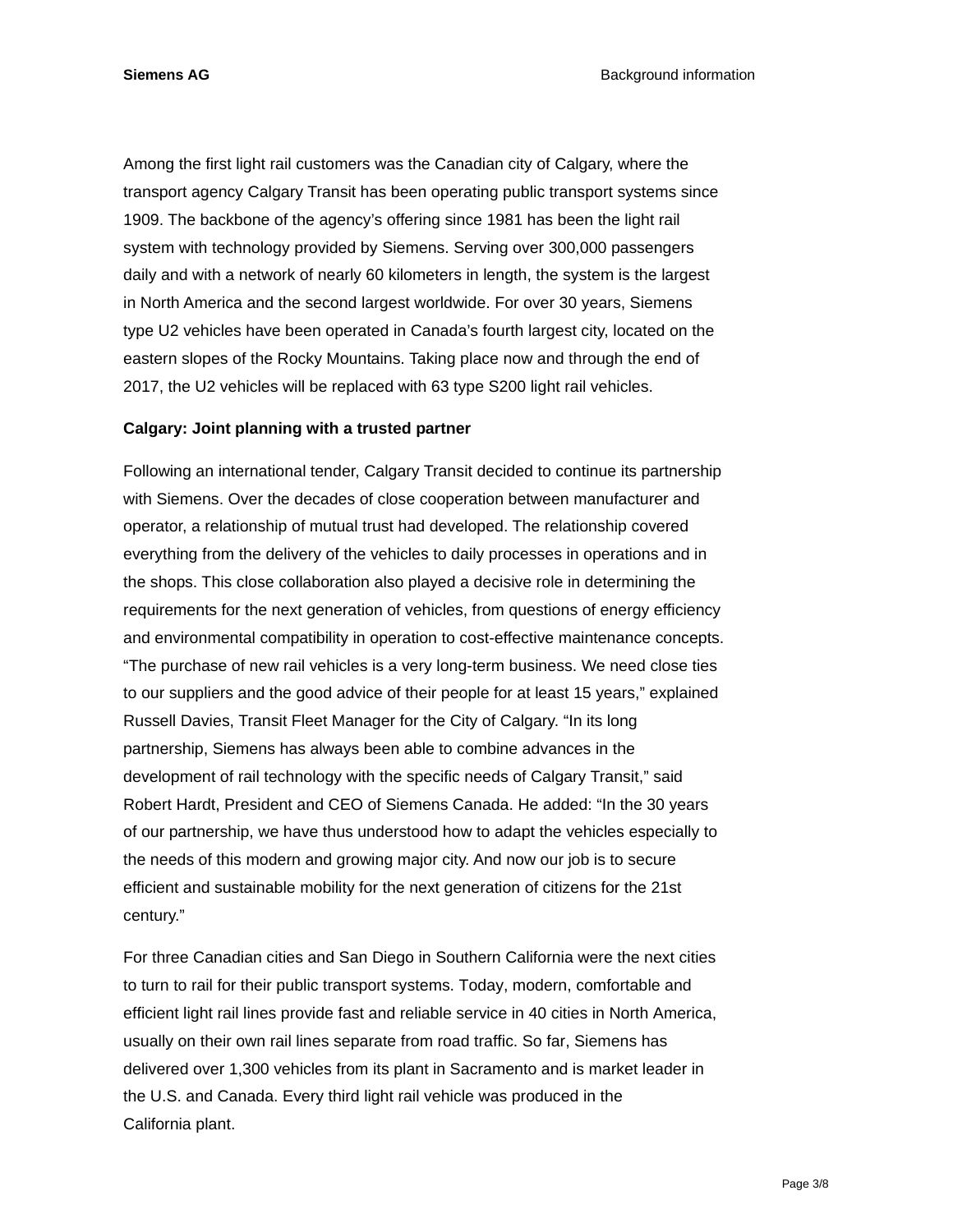#### **Biggest light rail order from San Francisco**

This business is continuing to grow in impressive dimensions. The company currently has a backlog of orders for around 400 additional light rail vehicles. These vehicles will be used in San Diego, Calgary, Seattle, Denver and San Francisco and in the "Twin Cities" of Minneapolis-St. Paul. Of these orders, the one received from the San Francisco Municipal Transportation Agency (SFMTA) for 215 units is the biggest light rail order received to date by Siemens in the U.S. SMFTA is replacing its over 20-year-old vehicle fleet and expanding in order to meet growing demand on its six lines that serve hundreds of thousands of passengers a day. The new generation of vehicles is distinguished by high energy efficiency, including the recuperation of braking energy for the power system. They are easily maintained, offer modern comfort and convenience, and ensure extensive recycling at the end of their lifecycle. Digital diagnostics systems will ensure the fleet's consistent and high availability.

In the American mass transit rail market, concepts for electric operation without overhead lines is gaining favor in many plans for expanding rail networks. For this purpose, Siemens has converted its type S70 light rail vehicle, that is used widely in the U.S. and largely corresponds to a European streetcar, into a hybrid vehicle. The vehicle's power comes either from the pantograph and overhead power line or from batteries within the vehicle. Powerful batteries and a high-tech charging technology that recharges the batteries when the vehicle is operating with an overhead line as well as a system for recuperating braking energy make it possible to operate the vehicle without problems on stretches without a power line. In San Diego, a tested Siemens battery-powered streetcar set a world record by travelling 24 hours on a single charge, thus earning an entry in the Guinness Book of Records. In the U.S. market, the city of Charlotte in North Carolina was the first to order the hybrid model. The transport company wants to use the new vehicles to operate on a four-kilometer extension of the usual route without having to install the complex overhead power line infrastructure.

#### **High-performance charging system for electric buses**

Innovations in energy storage technology have also led to cooperation with the Canadian bus manufacturer Nova Bus, a subsidiary of the Volvo Group, to develop a powerful electric bus for North American transport companies. As part of Montréal's "City Mobility" project, Siemens is supplying two quick-charging stations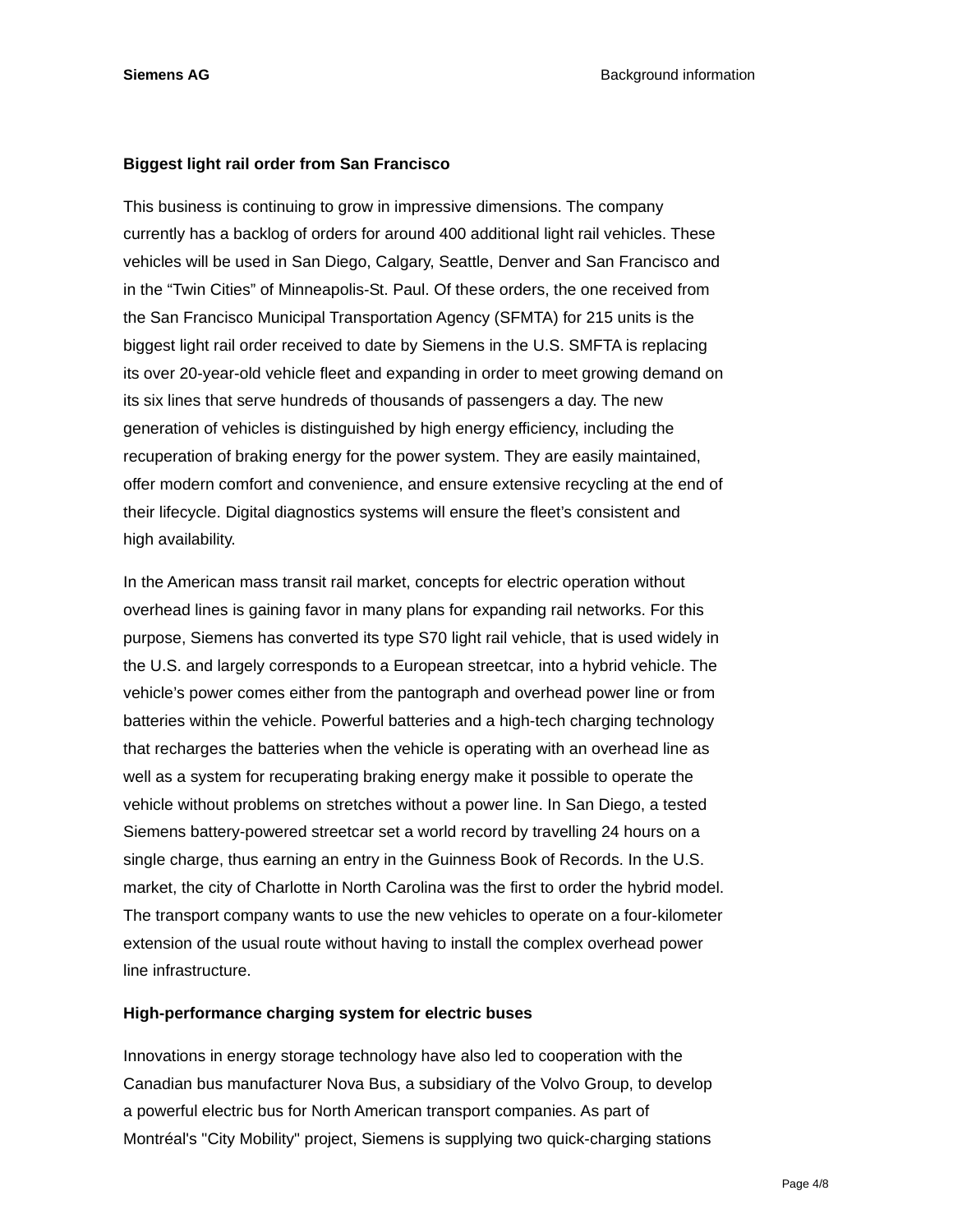for the Monk bus route. These will provide energy to three fully electric buses from Nova. The new vehicle, based on a frequently used bus platform, has a powerful battery system that can be charged in less than six minutes from a roof pantograph at the terminals of the bus line. In addition to offering the advantages of pollutionfree and quiet operation in cities, the electric drive technology also leads to energy savings of up to 80 percent over conventional diesel buses.

#### **New U.S. locomotives from the European modular system**

Among the more recent business fields for the Mobility Division in America is the development and delivery of vehicles for the so-called "heavy rail" or mainline rail sector. For intercity transportation along the 700-kilometer Northeast Corridor from Washington D.C. to Boston, Siemens delivered 70 electric locomotives for Amtrak, the state-owned U.S. railway company. They are part of a comprehensive renewable program for the Amtrak fleet and replace locomotives that have been in service for 20 to 30 years. The "Amtrak Cities Sprinter" is based on the Eurosprinter and Vectron locomotives developed in Europe by Siemens. The Sprinter is produced in the Sacramento plant that was expressly expanded to handle this major order. Despite its European roots, this locomotive is also an American product through and through, with components from various Siemens plants in the states as well as from more than 60 suppliers throughout the U.S.

The Amtrak Cities Sprinter type ACS-64 locomotives are equipped for the three standard overhead line voltages in North America, 25 kV, 12.5 kV and 12 kV, and have an output of up to 6.4 MW. As in the new generation of light rail vehicles, braking energy is recuperated and fed into the overhead power line to increase the locomotive's efficiency. The locomotive's technical design with its simple and easily accessible arrangement of components also makes maintenance fast and costefficient. On some sections of the Northeast Corridor (NEC), the Amtrak Cities Sprinter reaches a top speed of 200 km/h with up to 18 coaches.

A further development based on modern European locomotive technology is the diesel-electric "Charger" locomotive that can also be used for passenger trains. It was designed at the Sacramento plant to serve on the many non-electrified rail lines in the U.S. network. Like its sister Amtrak Cities Sprinter, the Charger is Buy America compliant. The first order for the locomotive was for Brightline, the privately funded passenger rail system that will connect Orlando and Miami, Florida. The Chargers were also ordered by the rail authorities Illinois Department of Transportation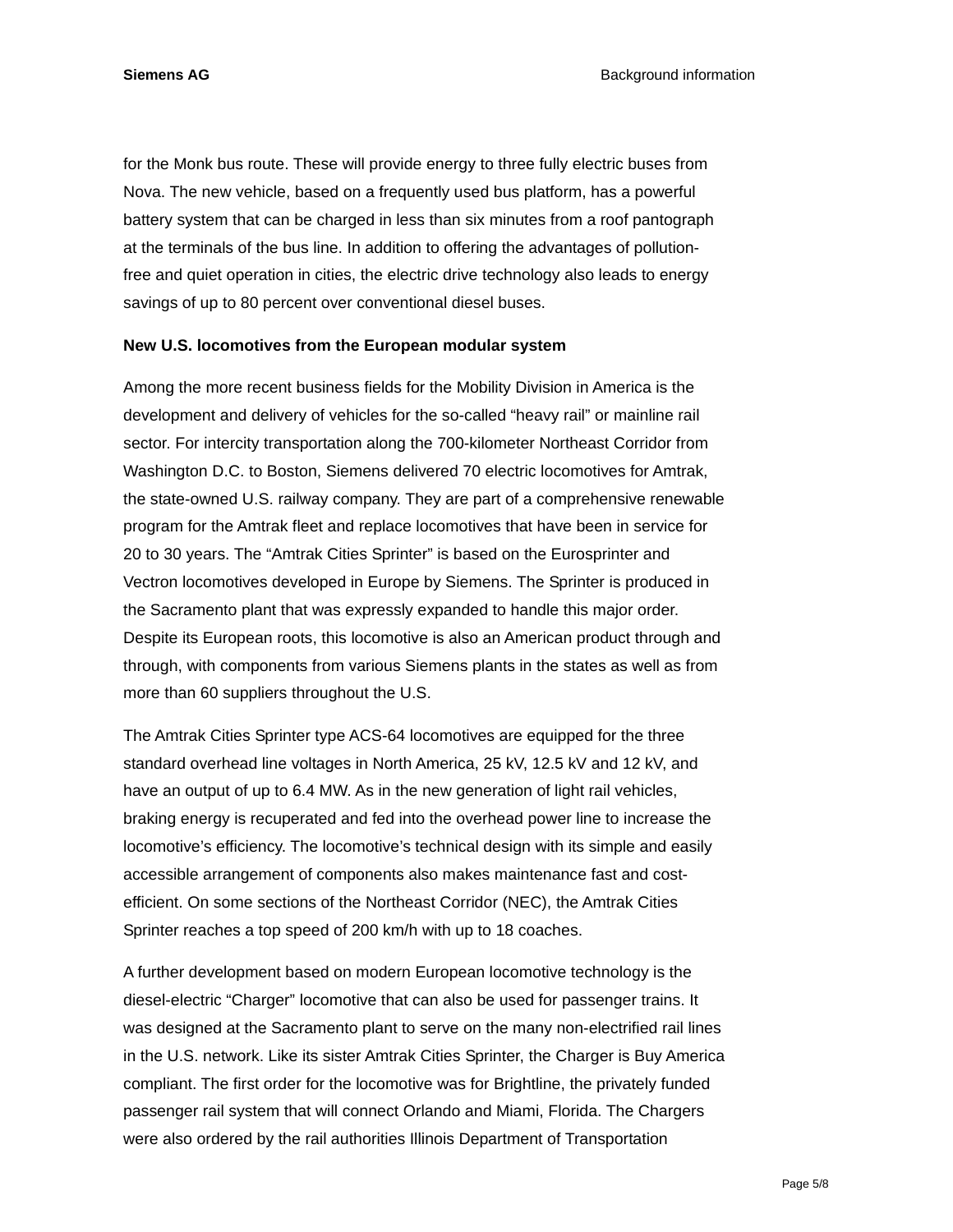**Siemens AG Background information Background information** 

(IDOT), the California Department of Transportation (Caltrans) and the Washington Department of Transportation (WSDOT) with an initial 35 units for service in their respective states. Further orders followed, and 81 locomotives are now in the order books.

The locomotives with only one driver cab – unlike the usual configuration for Europe – are equipped with a 16-cylinder diesel engine that generates electricity for the traction current. The state-of-the-art, electronically controlled drive system fulfills the stringent "Tier 4" emissions standard in the U.S. This means that the new locomotive reduces climate-damaging emissions by 90 percent compared to "Tier 0" conventional diesel units. As measured by the train's passenger capacity, the consumption of diesel fuel is one-third the energy requirements of an automobile carrying two persons. With a top speed of 125 miles per hour, or ca. 200 km/h, the Charger offers attractive perspectives for the renewal and modernization of the U.S. rail network. The prototypes were intensively tested in the Transportation Technology Center (TTC) operated by the U.S. Department of Transportation in Pueblo, Colorado. "These diesel-electric locomotives represent the next generation of environmentally friendly and efficient rail operations in the United States. The tests here in Pueblo mark a major step toward providing sophisticated and advanced rail technology everywhere in our country," explains Cahill.

#### **Brightline: Traveling comfortably with diesel-electric through Florida**

The first Brightline train, comprised of a Charger locomotive and four coaches, arrived in its future area of operation in Florida early this January – after traveling some 3,000 miles from its official hand-over at the Sacramento plant to West Palm Beach on Florida's Atlantic coast. The new train is part of the Brightline project run by a real estate and logistics group headquartered in Miami planning to develop attractive and fast rail transport in Florida. The company has ordered five trainsets, each consisting of a Charger locomotive at each end and four comfortable passenger coaches. These 20 coaches are the first to be designed and produced in the California plant according to the specific concept of the customer. Brightline plans to inaugurate service between Miami, Fort Lauderdale and West Palm Beach in the summer of 2017. Travel time on the restored rail line between the newly built, modern railroad stations should take one hour for the roughly 100-kilometer stretch – considerably less than by car on the heavily congested highway. There are plans to extend the Brightline service to Orlando in central Florida, which would require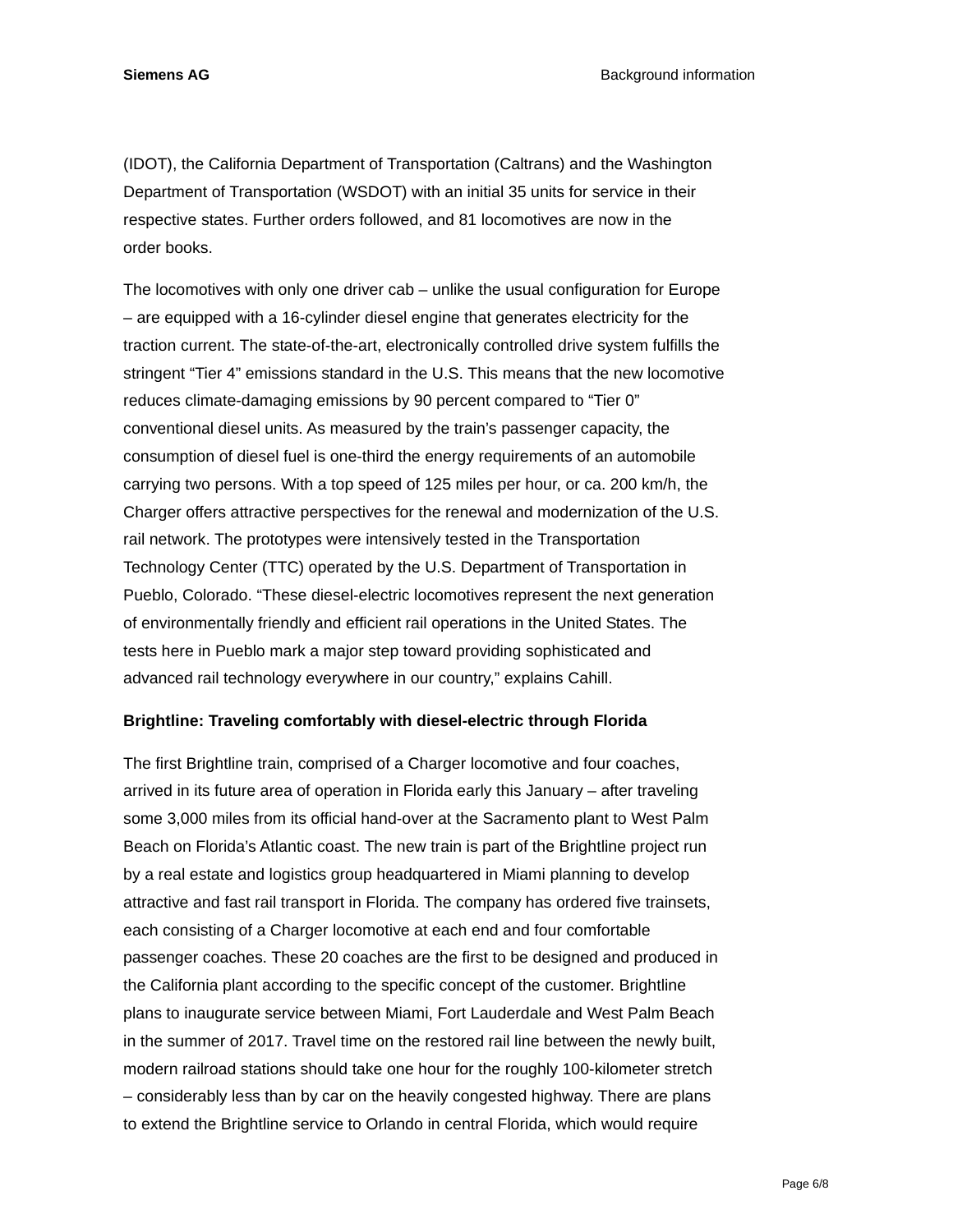**Siemens AG Background information Background information** 

further upgrade and expansion of the rail line. The new trains should be able to travel at "high speed" on at least part of the stretch: according to American definition, this means 200 km/h.

## **High-speed with the Velaro for the U.S.**

Over the years, there have frequently been considerations in North America to build new rail lines for high-speed trains with a top speed of 350 km/h. The furthest advanced of these plans have been for the Northeast Corridor Washington D.C. – New York – Boston, and in California between San Francisco and Los Angeles, with supplementary links to San Diego in the south and Sacramento in the north. In California, the idea is to provide eight-car trainsets for 400 to 450 passengers that reach a top speed of 220 miles an hour.

Siemens can offer its eight-car Velaro for high-speed projects like in California: the train has been operating successfully as a proven high-speed trainset for years in Germany as the ICE 3 Series 407 as well as in France, Spain, Russia and China. The train's concept allows a number of variants and modifications for meeting different technical conditions, train configurations, equipment wishes or even operation in extreme winter or summer temperatures.

Trains for California or similar projects would be completely manufactured in Sacramento. Along with the existing plant in Sacramento, Siemens has an adjoining lot that is already planned for a facility to build coaches for Velaro trains. For the Velaro production, Siemens would organize a comprehensive transfer of know-how between the Mobility factory in Krefeld, Germany and the plant in California. Mobility's plant in Krefeld has around 2,200 employees specialized in the manufacture of high-speed trains and completes up to 450 coaches a year.

## **Rail Automation technology for safe, intelligent train operation**

Siemens is working with the New York City Metropolitan Transit Authority to install Communications-Based Train Control (CBTC) on subway lines across NYC. The radio-based CBTC technology provides real-time data on vehicle position and speed conditions, allowing system operators to safely increase the number of vehicles on a rail line. This results in greater frequency of train arrivals and allows MTA to accommodate more passengers on its system. Rail Automation also provides critical safety technology systems called Positive Train Control (PTC), a technology solution that helps monitor and control train movement, for customers across the U.S.